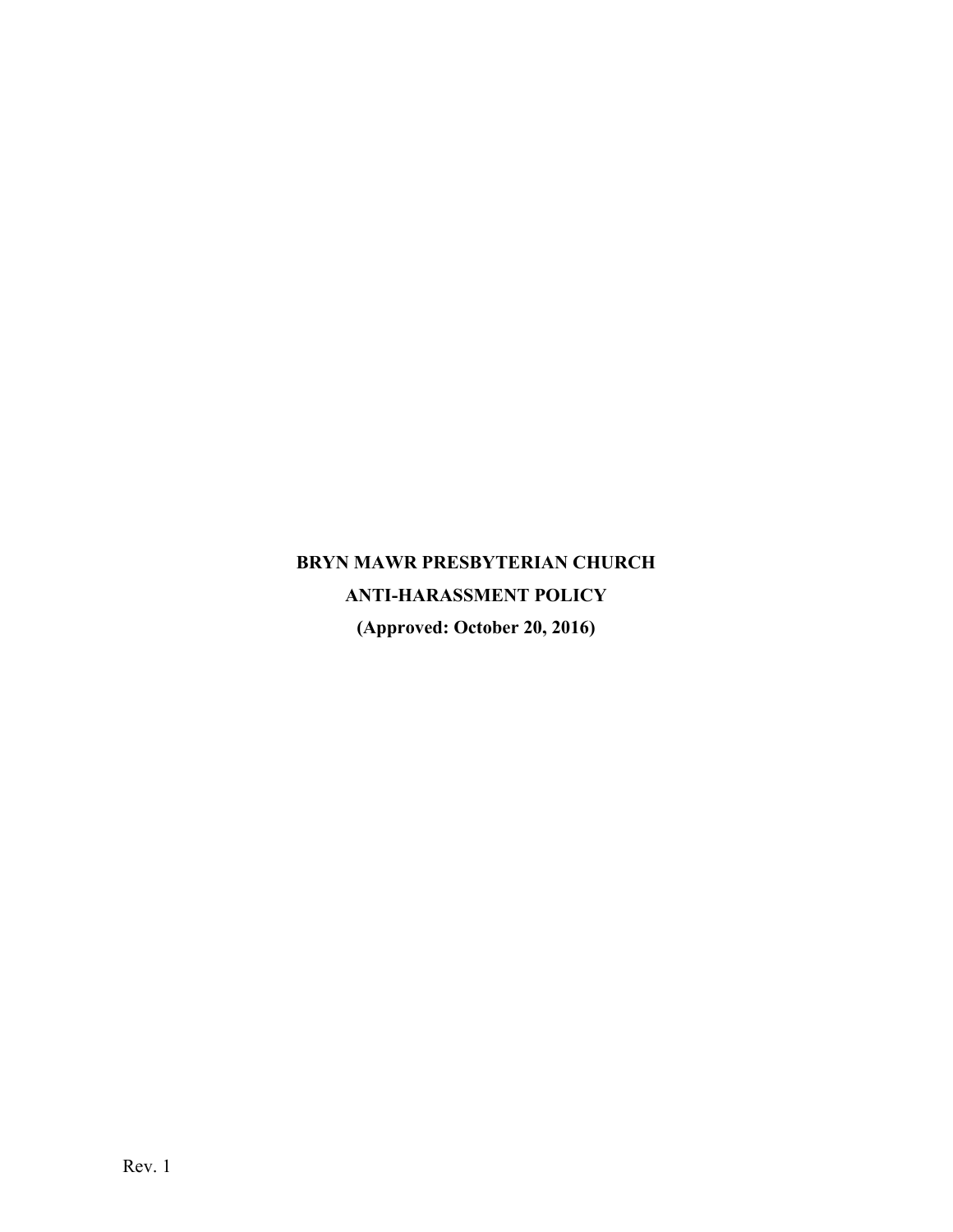### **TABLE OF CONTENTS**

| II.         |                                                      |
|-------------|------------------------------------------------------|
| Ш.          | <b>EDUCATION AND TRAINING ABOUT WHAT CONSTITUTES</b> |
| IV.         |                                                      |
| $V_{\star}$ | ADDRESSING COMPLAINTS OF HARASSMENT, INCLUDING       |
|             |                                                      |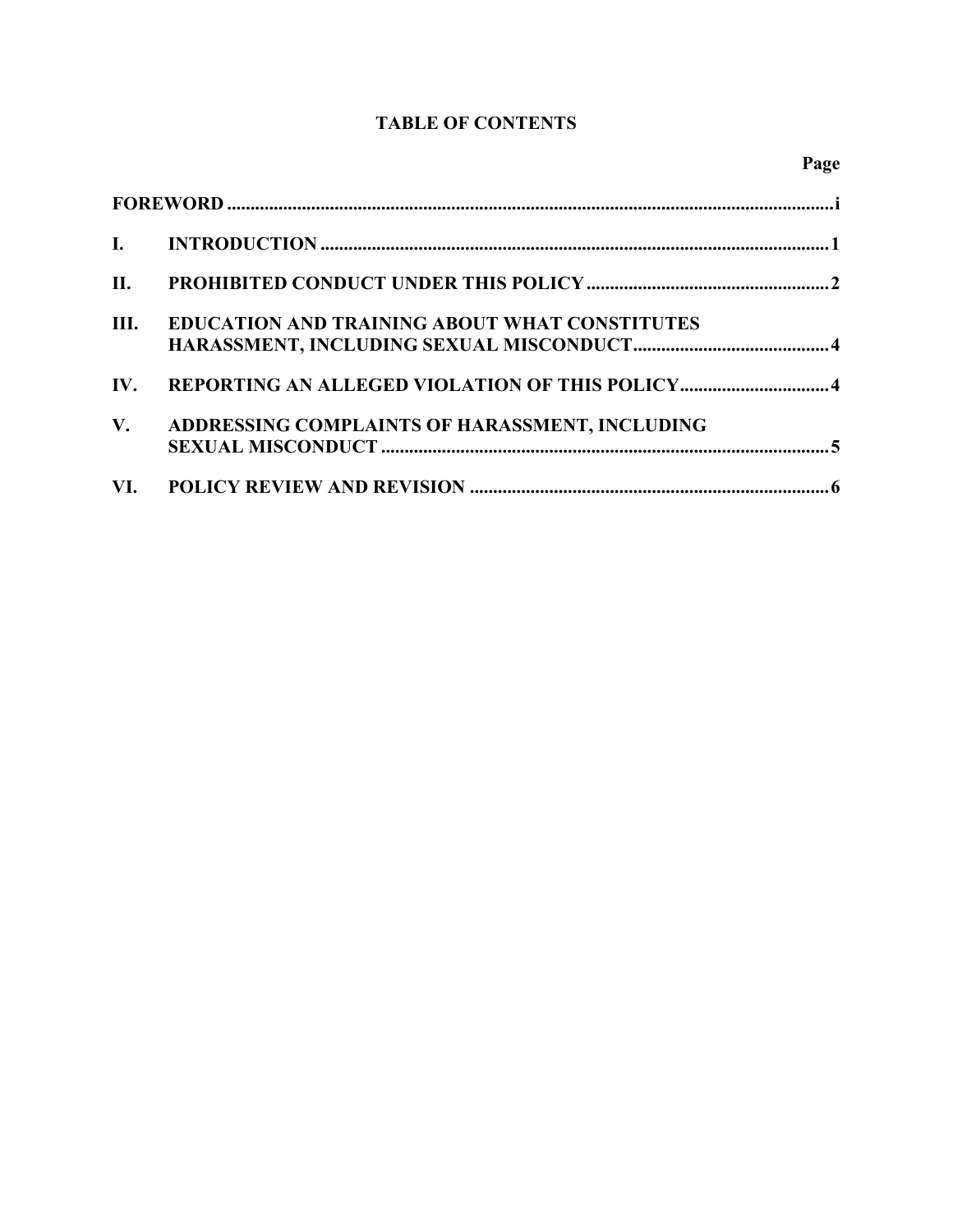## <span id="page-2-0"></span>**BRYN MAWR PRESBYTERIAN CHURCH ANTI-HARASSMENT POLICY FOREWORD**

Leadership in the church demands the highest standards of moral integrity and personal responsibility. It is a gift of the Spirit that can only be effectively exercised in an environment of trust. As the Gospel witness makes abundantly clear, "From everyone to whom much has been given, much will be required; and from the one to whom much has been entrusted, even more will be demanded" (Luke 12:48).

Since trust is so fundamental to the well-being of the Christian community, Christian people have the right to expect that those they choose as leaders (both lay and ordained) understand and are committed to standards of behavior that are trustworthy. In receiving the Sacrament of Baptism, we enter into a sacred covenant with God and are adopted into the covenant family of the church (*Book of Order*, W-2.300; Genesis 17:7; 2 Corinthians 1:21-22). Trust is a key component that exists in this covenant. As the church and the body of Christ, we are united with all the people of God in every place and every time (*Book of Order*, W-2.3005; 1 Corinthians 12:12-13; Ephesians 4:4-6). We are bound to serve and to respect the dignity of every human being (*Book of Order*, F-1.03 and W- 2.3004; Micah 6:8). When this solemn trust is broken through some form of harassment, including sexual misconduct, not only is someone's dignity diminished and her or his wellbeing seriously harmed, but also harm is done to the community of faith. Where there is no trust, there can be no community.

The Bryn Mawr Presbyterian Church (BMPC) is committed to maintaining a safe environment in which all persons can join together for worship, fellowship, service and education in the name of Jesus Christ. Because of that belief and our baptismal promise, we must maintain a safe environment within our church community where people of all ages can be accepted and loved.

BMPC has established a Child and Youth Protection Policy (C&YPP) to ensure, to the extent reasonably possible, that our children, youth and endangered adults will be free to participate in church-sponsored programs, services and activities without intimidation, coercion or abuse of any type. Similarly, this Anti-Harassment Policy (Policy) is established to cover any and all forms of harassment, including sexual misconduct, directed toward persons age 18 and over who are outside the coverage of the C&YPP. As such, it complements the C&YPP.

-i-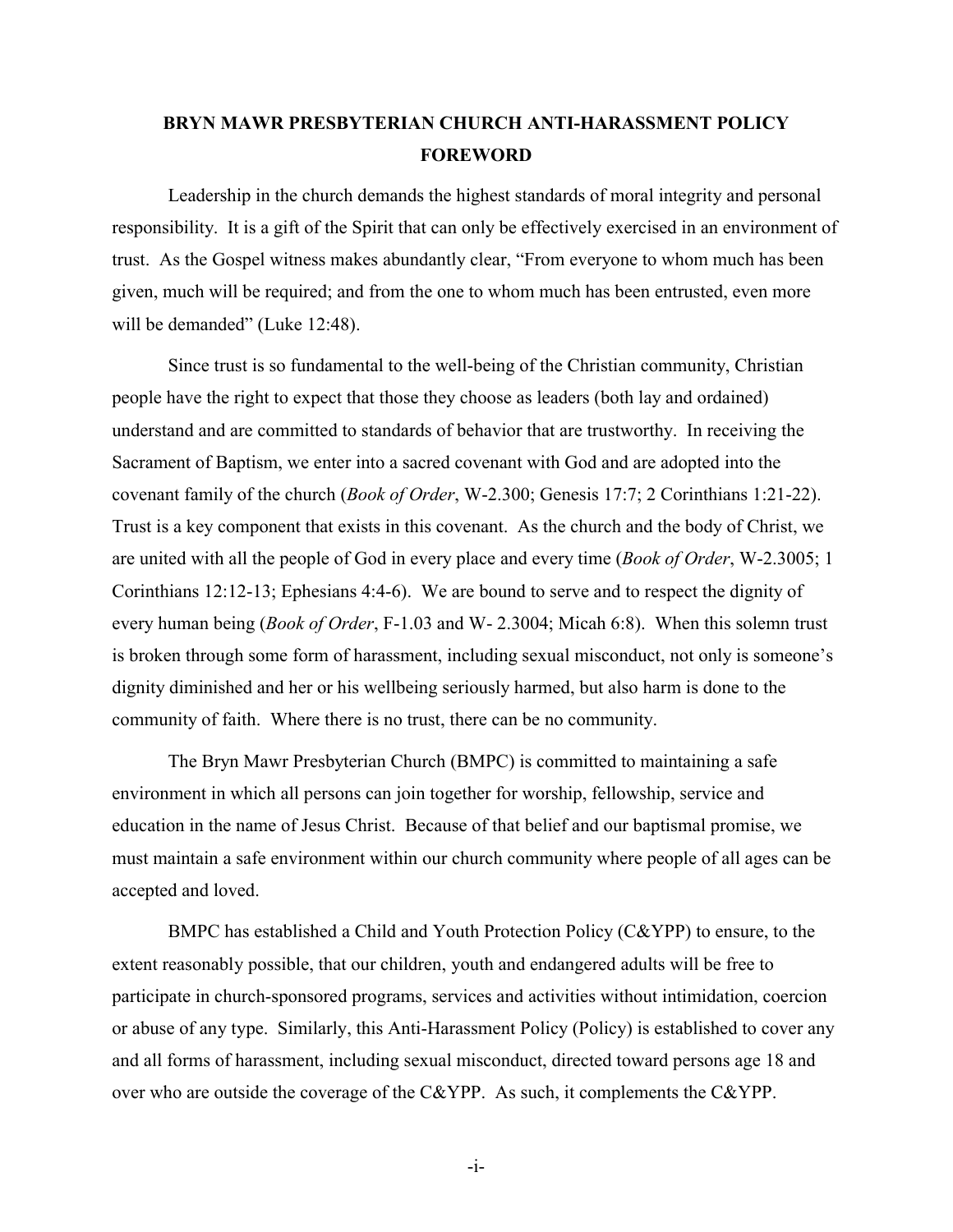The BMPC Personnel Committee is responsible for oversight and implementation of this Policy.

> Agnes W. Norfleet Pastor/Head of Staff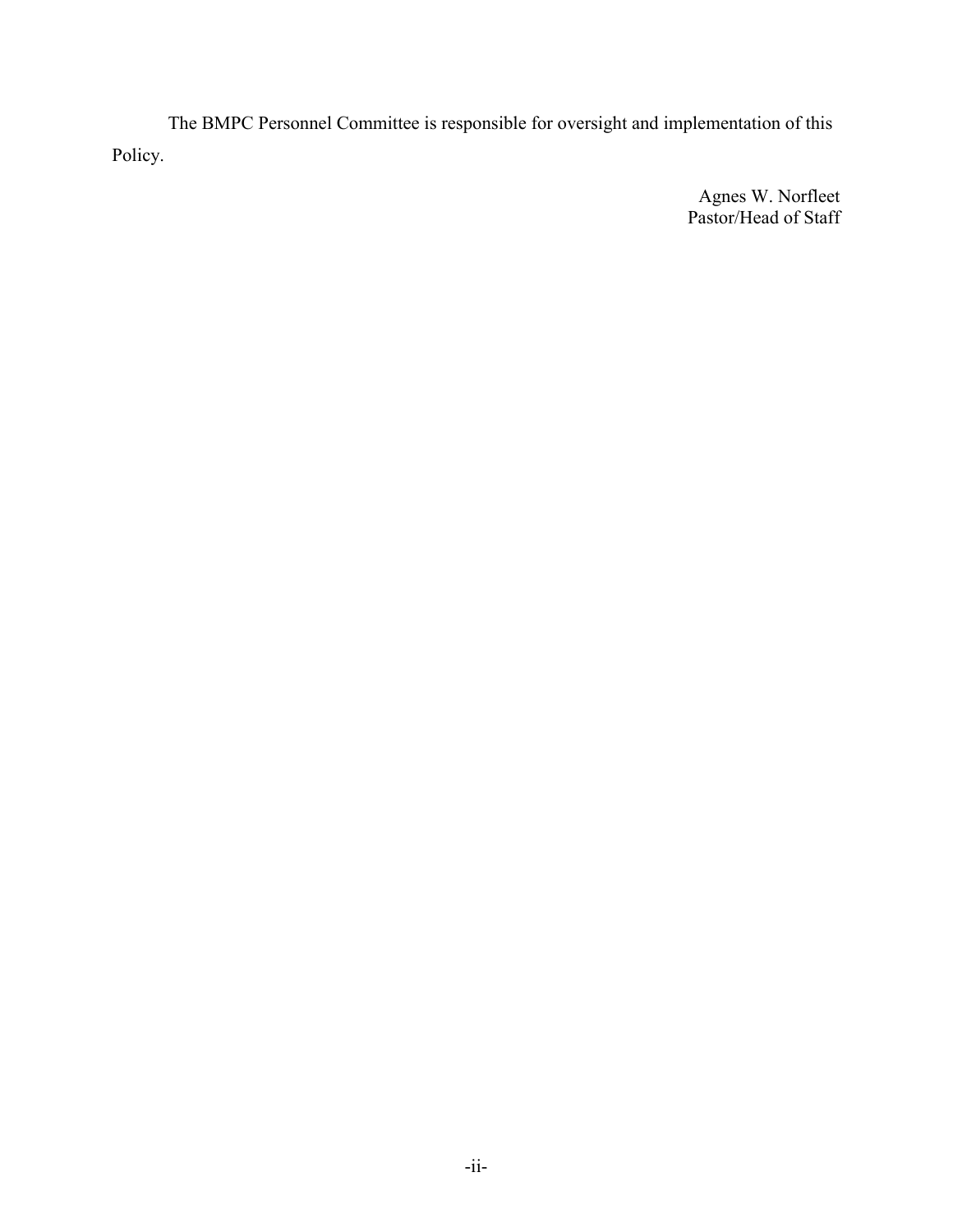#### <span id="page-4-0"></span>**I. INTRODUCTION**

God has created us in God's own image and thus has made us equal in Christ. The Church, through the power of the Holy Spirit, was created and is meant to be a reflection of our relationship to one another and to God. God intends all men, women and children to have worth and dignity in all relationships. Through the sacrament of Baptism, the Church promises to love, protect, encourage and support, and to teach all to know and follow Christ.

We believe that BMPC is a place where all persons can join together for worship, fellowship, service and education in the name of Jesus Christ. Because of that belief and our baptismal promise, we must maintain a safe environment within our community, where people of all ages can be accepted and loved.

We believe that the increase in incidents of misconduct in the larger church and in our society threatens the community. We recognize that we have a responsibility to our faith, our society and our community to send a clear message:

> **Harassment, including any form of sexual misconduct, is not acceptable in the eyes of God. Accordingly, it is the policy of BMPC that it is never permissible or acceptable for anyone to engage in any form of harassment, including any form of sexual misconduct.**

BMPC strives to create and maintain an environment in which people are treated with dignity, decency and respect. Our environment should be characterized by mutual trust and the absence of intimidation, oppression and exploitation. Everyone should be able to work and learn in a safe, yet stimulating atmosphere. The accomplishment of this goal is essential to our mission. For that reason, BMPC will not tolerate unlawful harassment of any kind.

This Policy applies to all BMPC church members and staff and to all volunteers and independent contractors. Through enforcement and education, we will seek to prevent, correct and discipline behavior that violates this Policy.

This Policy is intended to cover prohibited conduct directed to legally capable persons age 18 and over, and complements BMPC's Child and Youth Protection Policy, which pertains to any misconduct relating to children and youth under the age of 18 and endangered adults.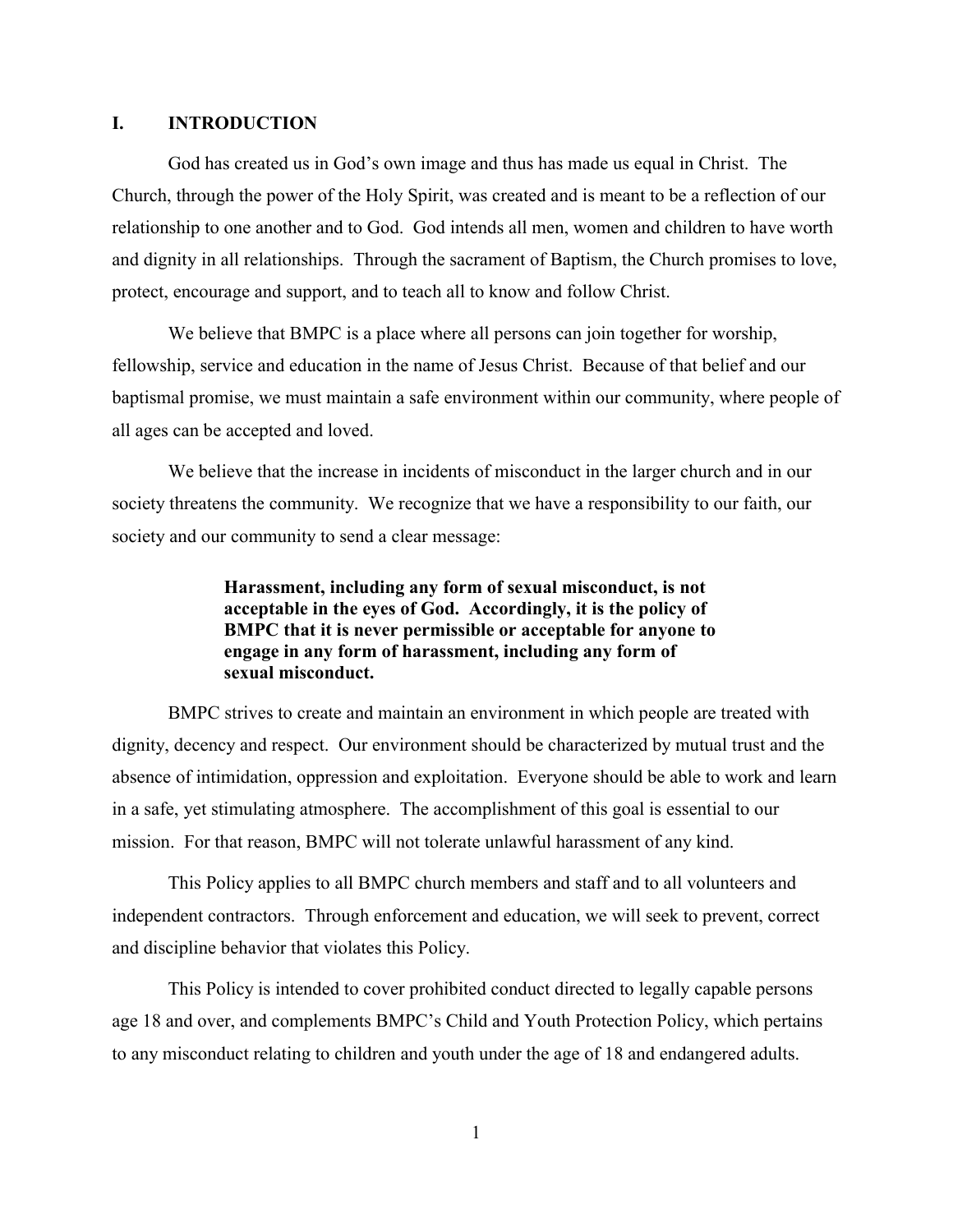#### **II. PROHIBITED CONDUCT UNDER THIS POLICY**

BMPC prohibits harassment of any kind, including sexual harassment, and will take appropriate and immediate action in response to complaints or knowledge of violations of this Policy. For purposes of this Policy, harassment is any verbal or physical conduct designed to threaten, intimidate or coerce another person.

BMPC, in compliance with all applicable federal, state and local anti-discrimination and harassment laws and regulations, enforces this Policy in accordance with the following definitions and guidelines.

- **A. Verbal Harassment:** Verbal harassment includes, without limitation, comments that are offensive or unwelcome regarding a person's nationality, origin, race, color, religion, gender, sexual orientation, age, body, disability or appearance, including epithets, slurs and negative stereotyping.
- **B. Nonverbal Harassment:** Nonverbal harassment includes, without limitation, distribution, display or discussion of any written or graphic material that ridicules, denigrates, insults, belittles or shows hostility, aversion or disrespect toward an individual or group because of national origin, race, color, religion, age, gender, sexual orientation, pregnancy, appearance, disability, sexual identity, marital or other protected status.
- **C. Sexual Harassment**: Sexual harassment is a form of unlawful employment discrimination under Title VII of the Civil Rights Act of 1964 and is prohibited under BMPC's anti-harassment policy. According to the Equal Employment Opportunity Commission (EEOC), sexual harassment is defined as "unwelcome sexual advances, requests for sexual favors, and other verbal or physical conduct of a sexual nature . . . when . . . submission to or rejection of such conduct is used as the basis for employment decisions . . . or such conduct has the purpose or effect of . . . creating an intimidating, hostile or offensive working environment."

Sexual harassment occurs when unsolicited and unwelcome sexual advances, requests for sexual favors, or other verbal or physical conduct of a sexual nature are directed to another person. There are two types of sexual harassment:

<span id="page-5-0"></span>1. "Quid pro quo" harassment, where submission to harassment is used as the basis for employment or volunteer placement decisions. Employee benefits such as raises, promotions and better working hours are directly linked to compliance with sexual advances. Therefore, only someone in a supervisory capacity (with the authority to grant such benefits) can engage in quid pro quo harassment. Examples: A supervisor promising an employee a raise if she goes on a date with him; a manager telling an employee she will fire him if he does not have sex with her. Or, a similar situation involving a staff member and a volunteer, or between volunteers.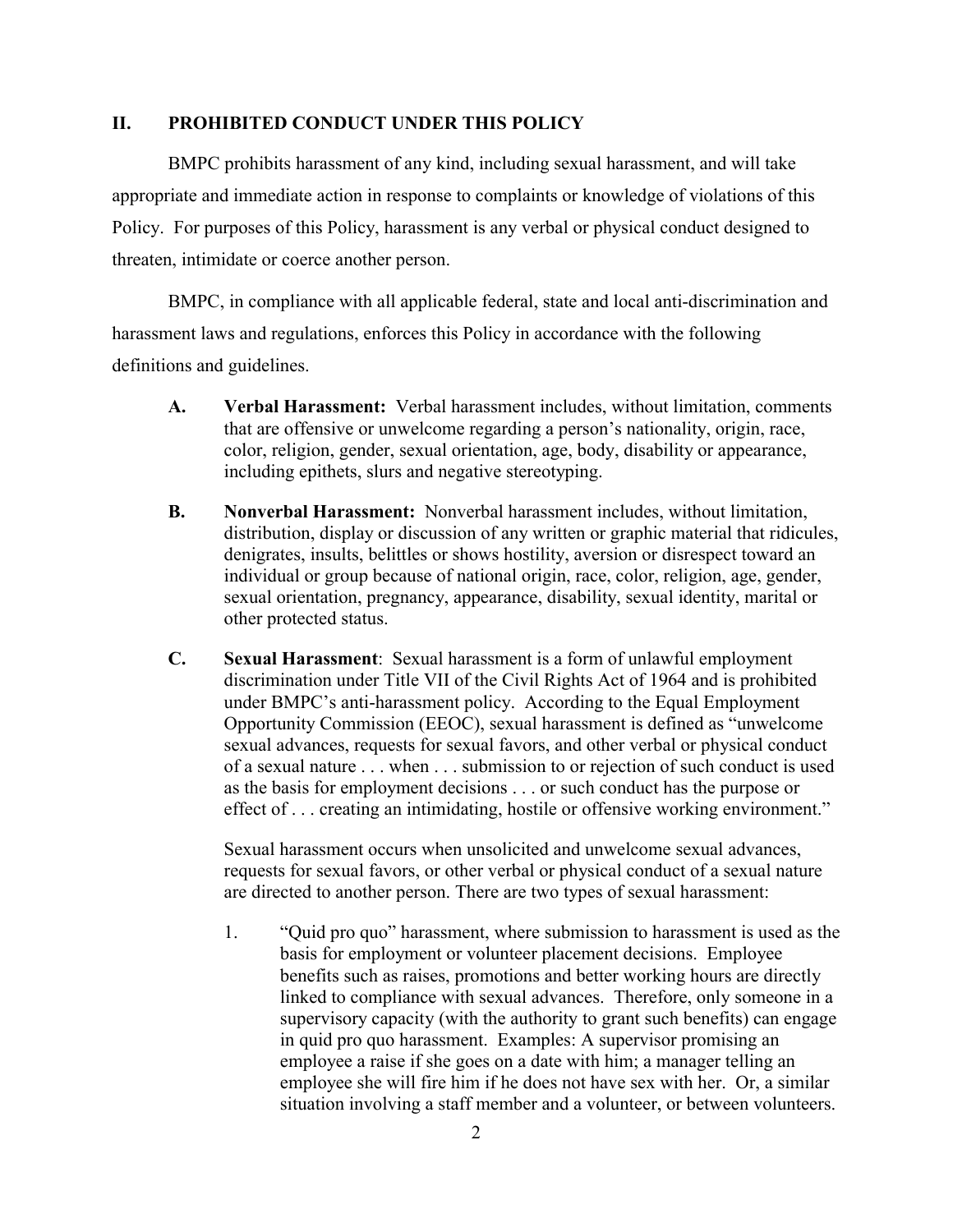2. "Hostile work environment," where the harassment creates an offensive and unpleasant working environment. A hostile work environment can be created by anyone in the work environment, whether it be supervisors, other employees, volunteers, or vendors and independent contractors. Hostile environment harassment consists of verbiage of a sexual nature, unwelcome sexual materials or even unwelcome physical contact as a regular part of the work environment. Texts, e-mails, cartoons or posters of a sexual nature; vulgar or lewd comments or jokes; or unwanted touching or fondling all fall into this category.

Sexual harassment may take different forms. The following examples of sexual harassment are intended to be guidelines and are not exclusive when determining whether there has been a violation of this Policy:

- 1. Verbal sexual harassment includes innuendoes, suggestive comments, jokes of a sexual nature, sexual propositions, lewd remarks and threats; requests for any type of sexual favor (this includes repeated, unwelcome requests for dates); and verbal abuse or "kidding" that is oriented toward a prohibitive form of harassment, including that which is sexual in nature and unwelcome.
- 2. Nonverbal sexual harassment includes the distribution, display or discussion of any written or graphic material, including calendars, posters and cartoons that are sexually suggestive or show hostility toward an individual or group because of sex; suggestive or insulting sounds; leering; staring; whistling; obscene gestures; content in letters and notes, facsimiles, e-mail, photos, text messages, tweets and Internet postings; or other form of communication that is sexual in nature and offensive.
- 3. Physical sexual harassment includes unwelcome, unwanted physical contact, including touching, tickling, pinching, patting, brushing up against, hugging, cornering, kissing and fondling, and forced sexual intercourse or assault.

Courteous, mutually respectful, pleasant, non-coercive interactions between employees, including men and women, that are appropriate in the workplace and acceptable to and welcomed by both parties are not considered to be harassment, including sexual harassment.

**D. Retaliation**: Retaliation or attempted retaliation in response to lodging a complaint or invoking the complaint process is forbidden and is a violation of this Policy.

Retaliation is any hardship, loss, benefit or penalty imposed on any person in response to:

1. Filing or responding to a bona fide complaint of discrimination or harassment.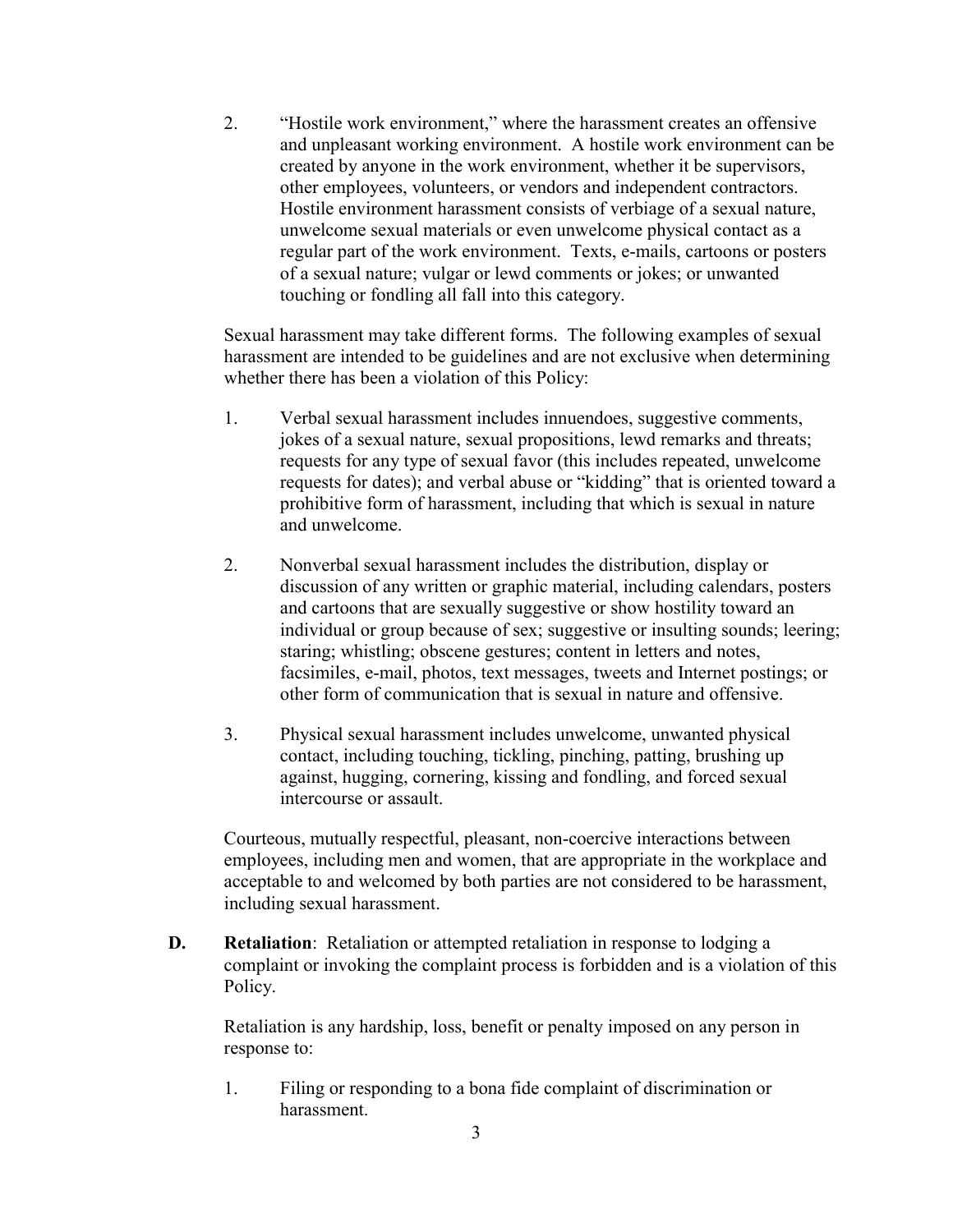- 2. Appearing as a witness in the investigation of a complaint.
- <span id="page-7-0"></span>3. Serving as an investigator of a complaint.

#### **III. EDUCATION AND TRAINING ABOUT WHAT CONSTITUTES HARASSMENT, INCLUDING SEXUAL MISCONDUCT**

The education and training of those covered by this Policy will include but not be limited to the following:

- **A.** Giving a copy of this Policy to all staff, independent contractors and volunteers.
- **B.** Training all BMPC pastors and staff about this Policy.
- **C.** Training all newly elected/ordained Elders, Deacons and Trustees about this Policy in BMPC's regular annual officer training sessions. Attendance at the training session(s) at which this Policy is discussed is mandatory.
- **D.** Giving all returning Elders, Deacons and Trustees a copy of this Policy with a reminder that the Policy is in force and that they are obliged to abide by it. Training will be required if they were in office before this Policy was approved.
- **E.** Providing information to the congregation about this Policy and its procedures for identifying and reporting all types of harassment.

#### **IV. REPORTING AN ALLEGED VIOLATION OF THIS POLICY**

Any person who feels that he or she has been subject to any type of harassment, including sexual misconduct, is encouraged (but not required) to firmly and promptly notify the offender that the behavior is inappropriate and violates this Policy. Moreover, an individual who believes he or she has been the victim of or who has witnessed harassment, including sexual misconduct, should promptly bring such conduct to the attention of his or her immediate supervisor; the Director, Church Administration and Human Resources; and/or BMPC's Head of Staff. If a supervisor or manager becomes aware that harassment or discrimination is occurring, either from personal observation or as a result of an individual coming forward, the supervisor or manager should immediately report it to the Director, Church Administration and Human Resources, the Head of Staff or Clerk of Session, as appropriate. Failure to promptly report incidents of harassment will hinder BMPC's ability to initiate investigation of a complaint of harassment and may limit BMPC's ability to stop and prevent further harassment. Cooperation in reporting acts of harassment is essential to an anti-harassment policy.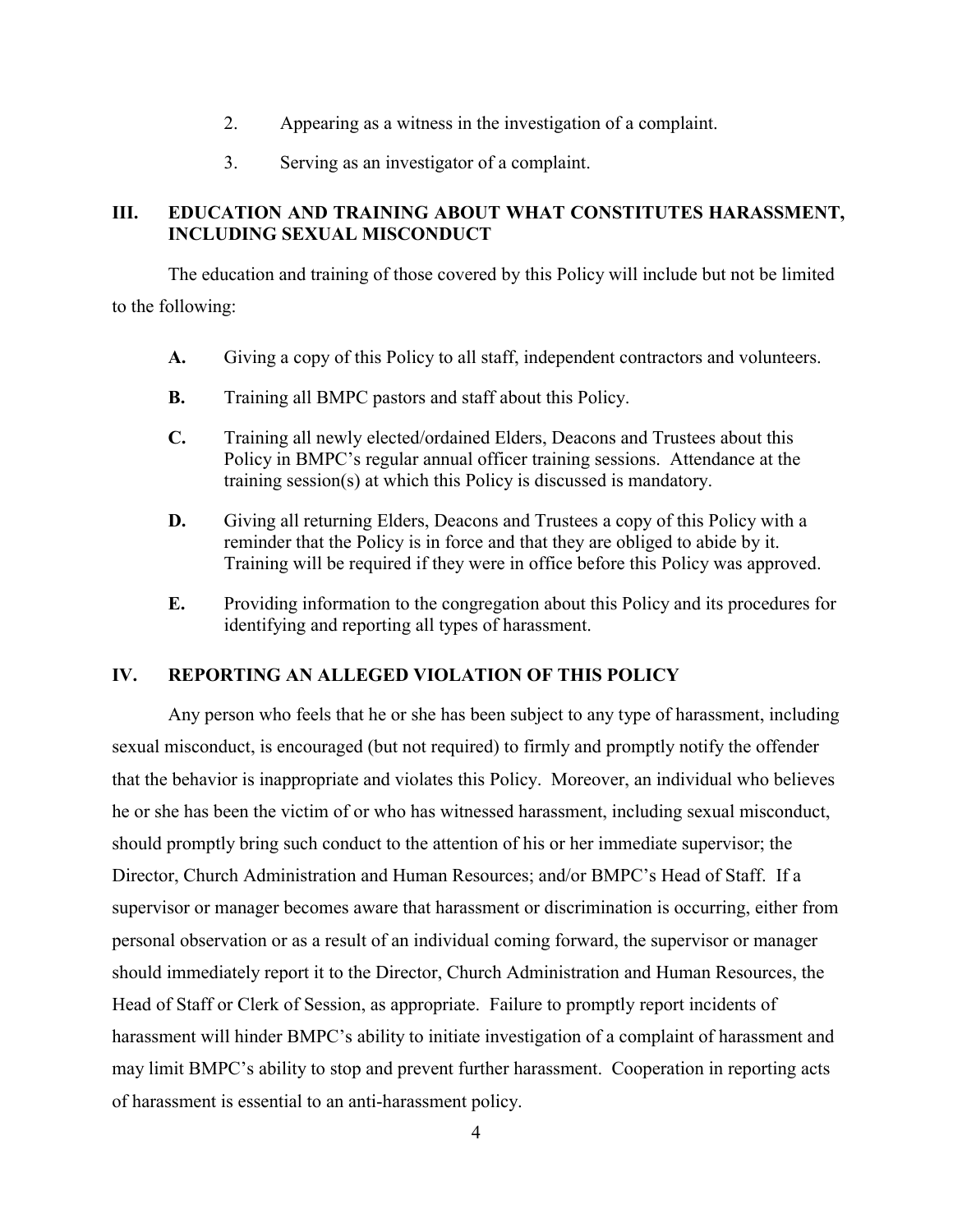BMPC will treat courteously any person who makes a complaint regarding an alleged violation of this Policy and all such complaints will be handled as swiftly as reasonably possible in light of the need for appropriate corrective action. Individuals who report alleged violations of this Policy are encouraged to provide as much information as possible so that a fair and effective investigation may follow. Any person who reports an alleged violation of this Policy and who believes that the report has not been satisfactorily resolved should promptly report the matter to BMPC's Head of Staff or, if the Head of Staff is unavailable or is the alleged harasser, to the Clerk of Session.

Lodging a complaint will in no way be used against the complainant, nor shall it have an adverse effect on such individual's status. Retaliation is a serious violation of this Policy and should be reported immediately.

#### <span id="page-8-0"></span>**V. ADDRESSING COMPLAINTS OF HARASSMENT, INCLUDING SEXUAL MISCONDUCT**

The following general procedures and potential consequences are applicable when addressing a complaint of harassment, including sexual misconduct.

#### **A. General Procedures**

BMPC will promptly initiate an appropriate investigation of all allegations of harassment. Investigations will be conducted by either the Presbytery (if the accused is a member of the ordained staff or is a ruling elder commissioned to pastoral service in congregations of the presbytery), the BMPC Session (if the accused is a Church member) or BMPC Human Resources staff (if the accused is a non-member employee, volunteer or independent contractor). Such investigation shall be carried out with due regard for the personal dignity and privacy of all parties involved. Regardless of who conducts the investigation, BMPC will take preliminary measures reasonably designed to ensure that no harassment occurs while such investigation is in progress.

Following the conclusion of the investigation, appropriate corrective action will be taken as follows:

• if it is determined that a person has violated this Policy, such person will be subject to appropriate corrective measures commensurate with the seriousness of the particular offense or other relevant circumstances;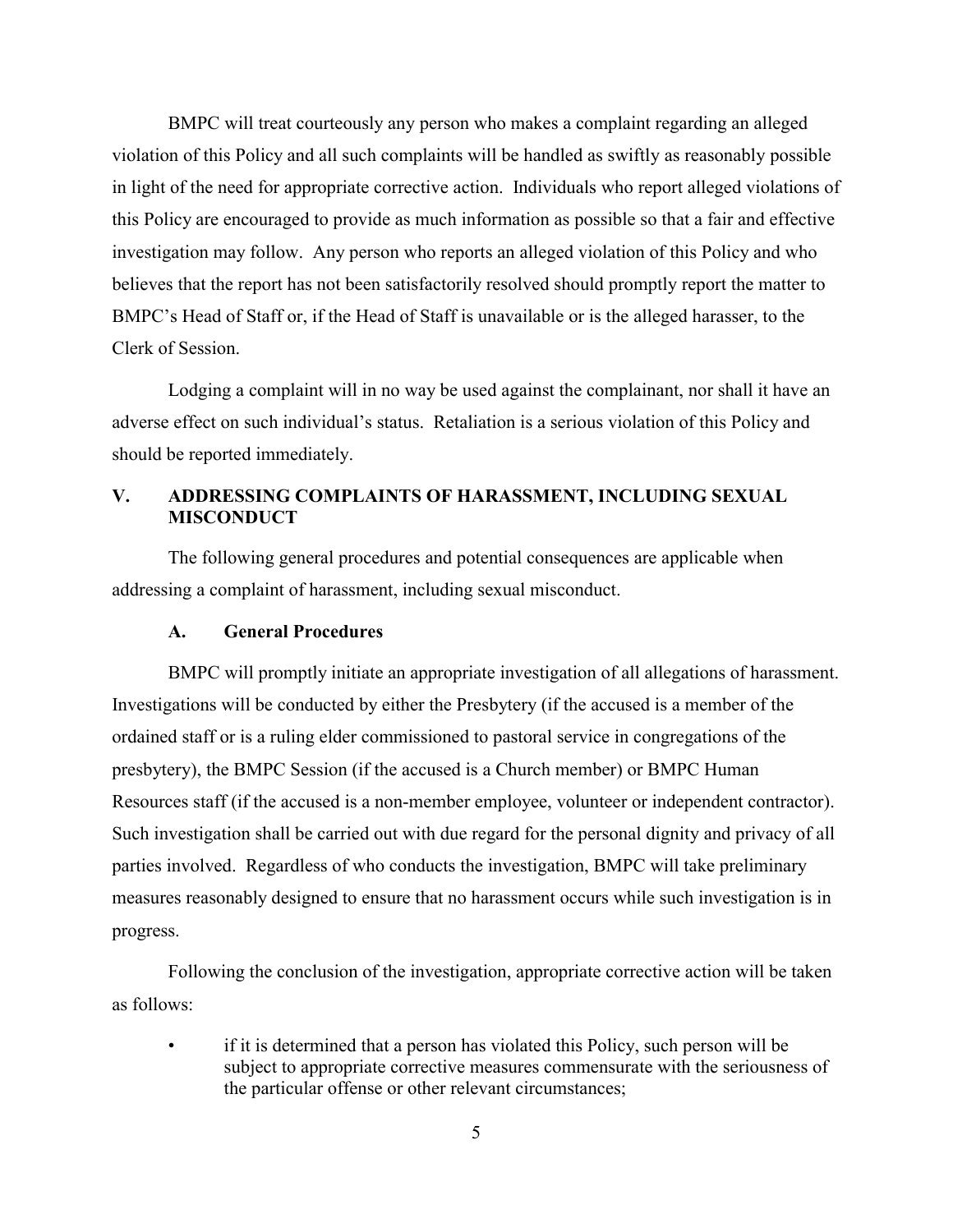- if it is determined that no violation of this Policy has occurred, or that the investigation was inconclusive, BMPC reserves the right to take appropriate corrective measures;
- if it is determined that the complaining party falsely accused another of harassment, knowingly or in a malicious manner, the complaining party will be subject to appropriate corrective measures.

In all cases, the person who made the complaint and the alleged harasser will be advised of the outcome of the investigation.

#### **B. Potential Consequences for Violation of this Policy**

#### **1. Allegations Against a Person Subject to the** *Book of Order*

Based on the seriousness of the offense, disciplinary action involving a person subject to the *Book of Order* may include any of the forms of censure specified in the *Book of Order* (see Section D-12.0101). In the event a person subject to the *Book of Order* is serving BMPC as an employee, volunteer or independent contractor, a violation of this Policy could also result in one or more of the consequences listed in Section V.B.2 below.

#### **2. Allegations Against a Person not Subject to the** *Book of Order*

Depending upon the status of the person being disciplined, consequences for violation of this Policy could include verbal or written reprimand, suspension or termination of employment, removal from a position of leadership or other responsibility and/or contract termination.

#### **VI. POLICY REVIEW AND REVISION**

The Personnel Committee will review this Policy from time to time and make such revisions as it deems necessary and appropriate, particularly those that may be required for continued compliance with all applicable laws.